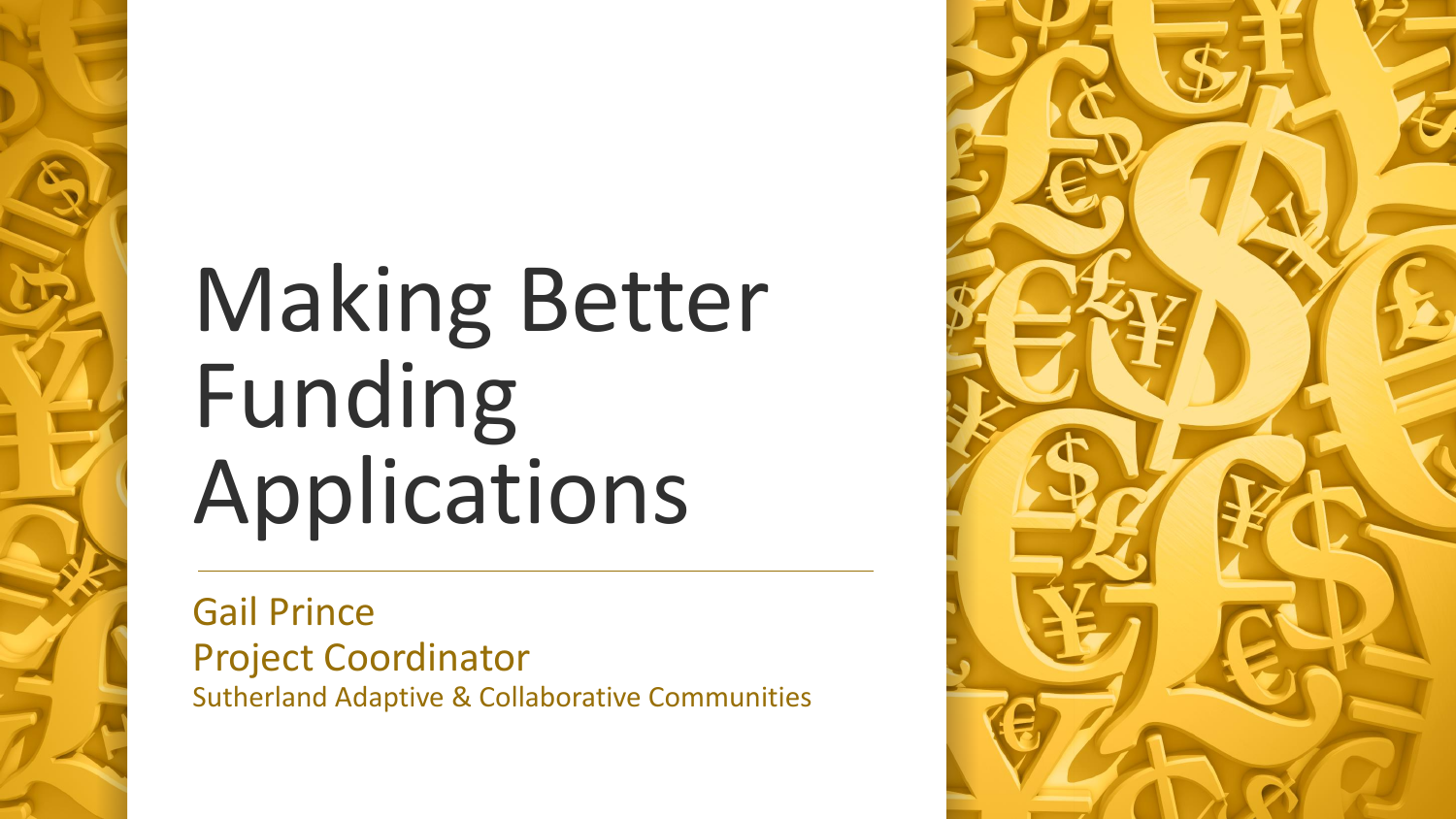# Purpose

- Top tips on how to make Better Funding Applications
- Top reasons applications are rejected
- What to do if you are successful
- What to do if you are unsuccessful
- Finding funds
- Jargon busting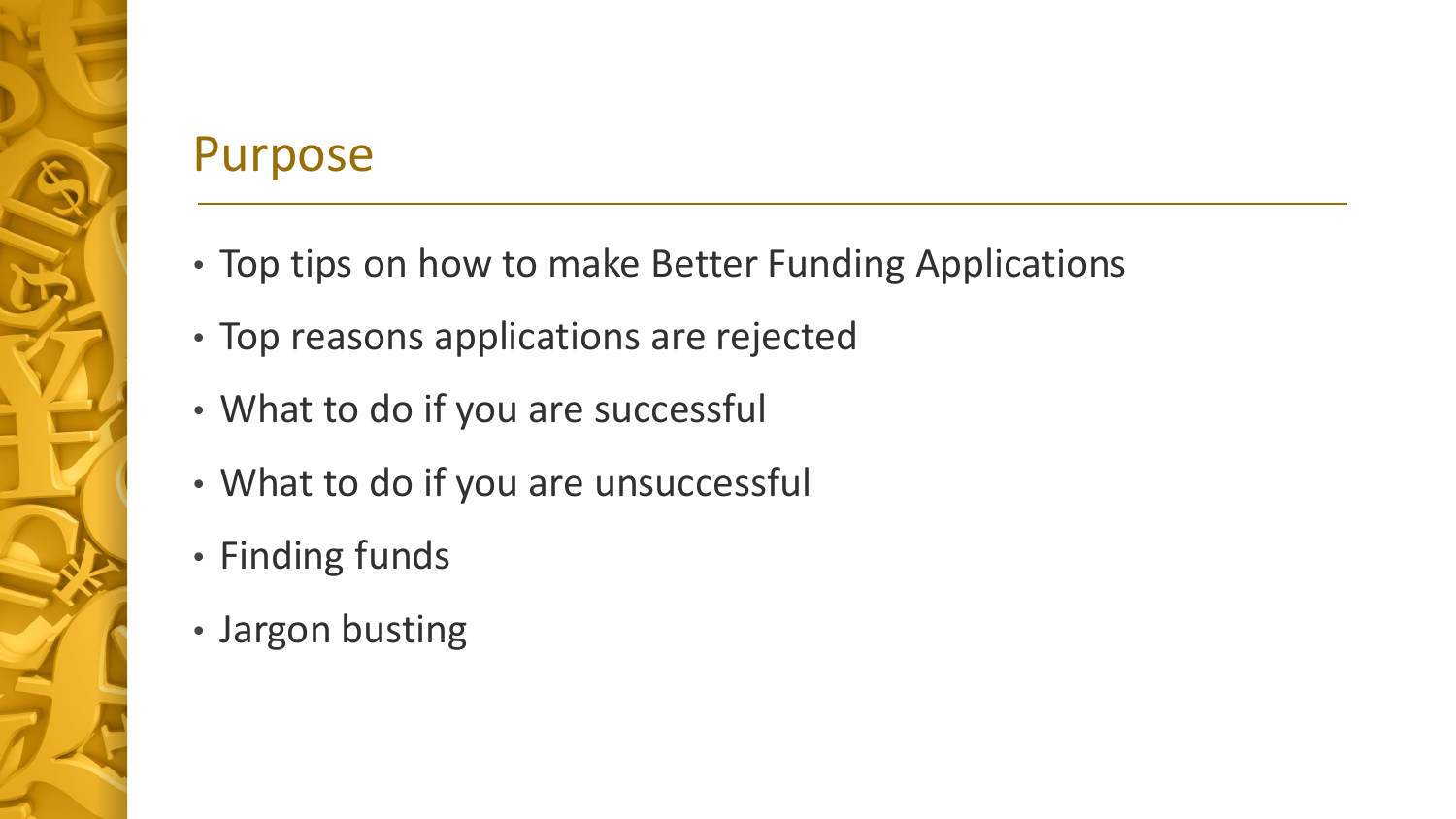# Top Tips – Before You Make An Application

- Identify your project or activity
- Check your organisations governance paperwork & policies are up-to-date:
	- Constitution; OSCR; Bank Account; Year End Accounts; Safeguarding Policy etc
- Know your Committee or Board members
- Plan your clear & realistic budget
- Get quotes to ensure accuracy, avoid non-specific items such as "contingency"
- Carry out any research (if required)
- Write a business plan (if required)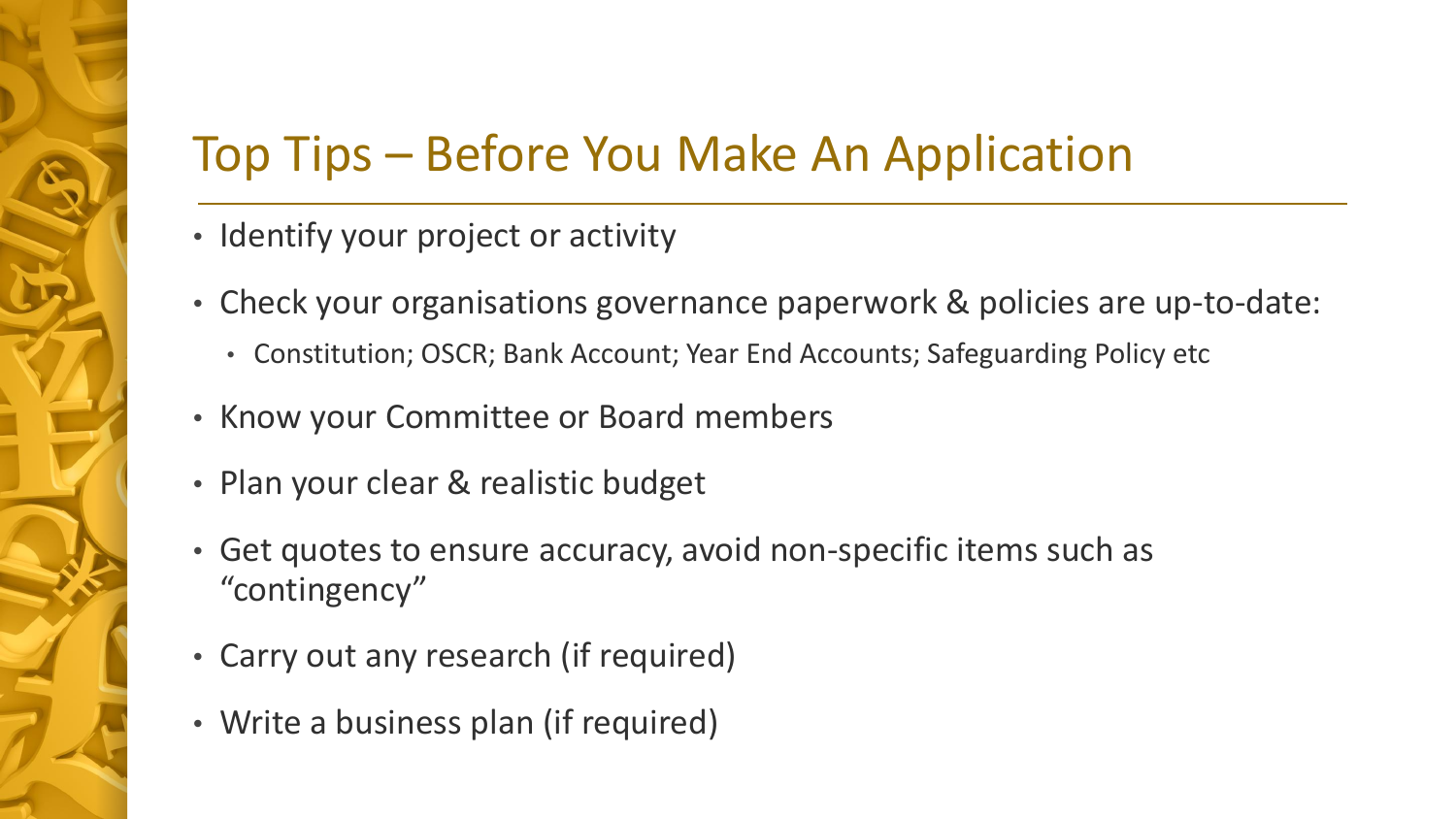# Top Tips – Ready to make An Application

- Research funders
- Find funds that fit
- Don't force your project or activity in to a Fund
- Read the guidelines & make sure you understand them
- Talk to the funder about your project or activity if you can
- Check the deadline & decision timescale
- Be prepared: many Funders carry out assessment follow up
	- You may need to answer questions like why you are not allocating unrestricted reserves towards a project or activity; tell me more about the skills of your Committee members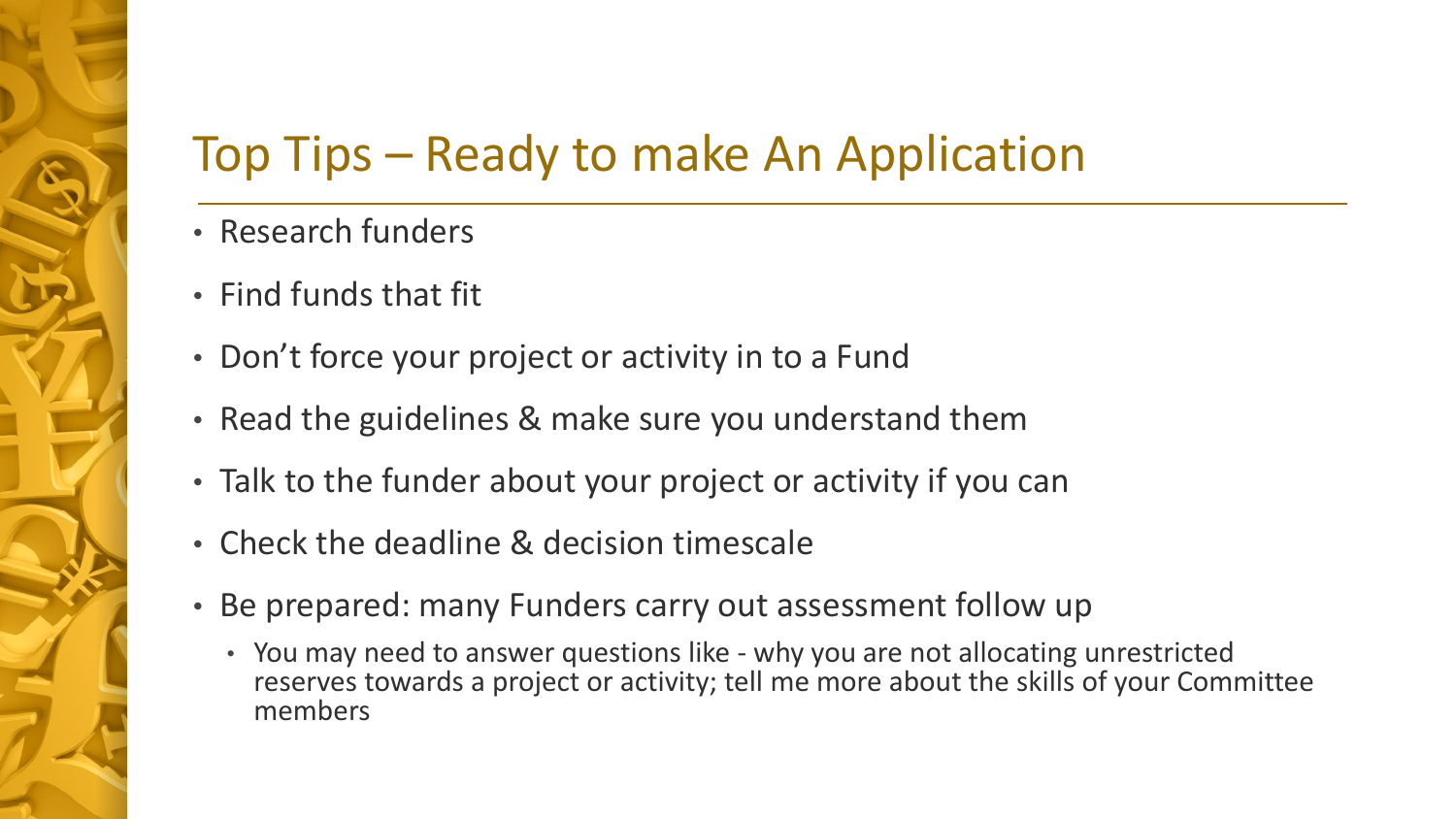# Top Tips – Complete the Application

- Read each question carefully
- Write in clear, easy, simple language & be concise when answering questions
- Keep your project or activity plan in mind
- Demonstrate you understand community need
- Be specific about what you want to do
- Be realistic in terms of what you can achieve
- Offer realistic beneficiary numbers
- Focus your application on the funders guidelines, criteria & priorities
- Provide evidence that your project or activity is needed
- Include details on how you will measure success
- Make sure you clear about what the money will pay for if applying for part funding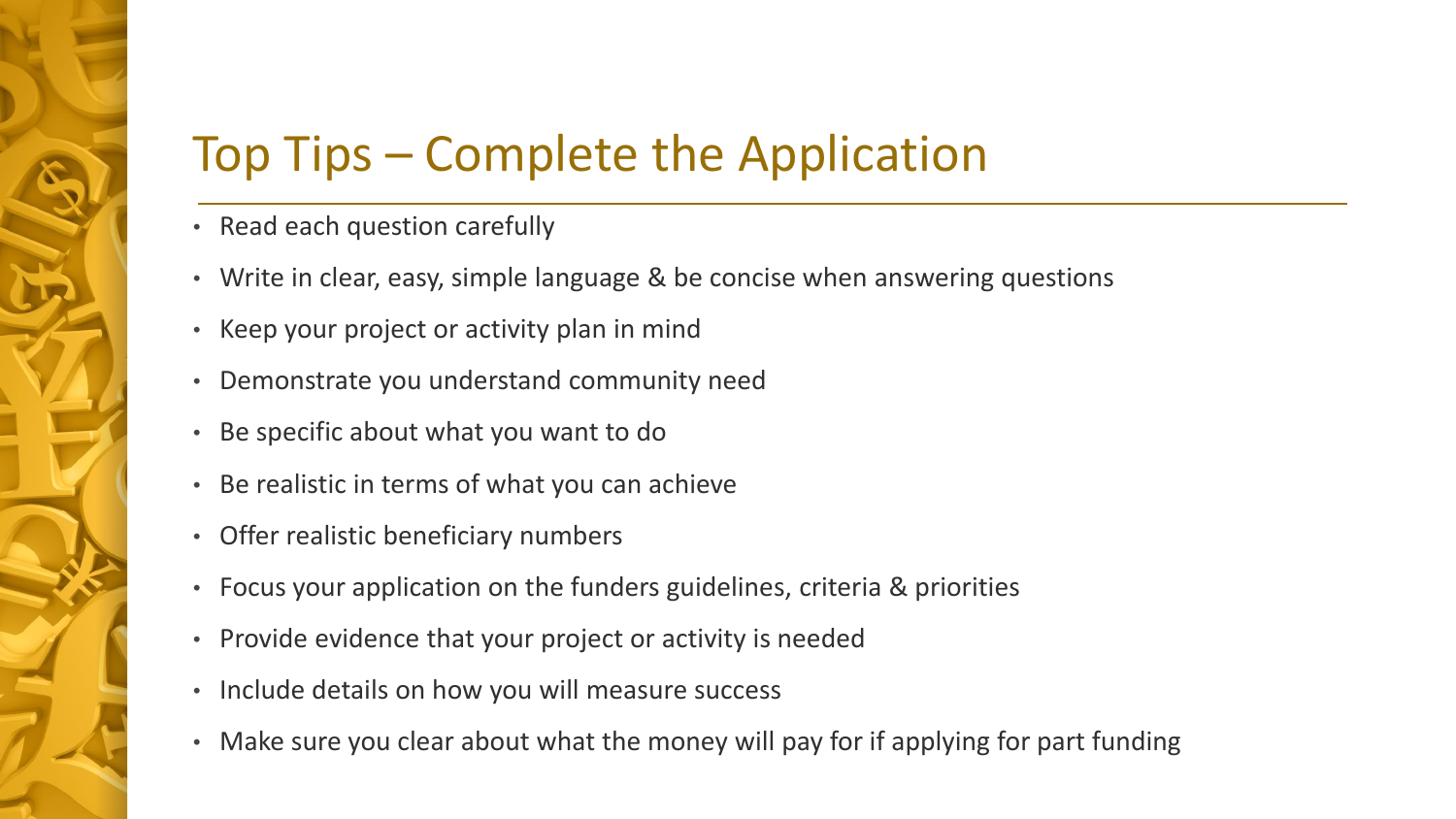# Top Tips – Final Steps Then Apply

- Check you have answered all of the questions
- Double check your budget figures are correct & add up
- Include all additional documents the funder requires
	- Do not include attachments not specifically requested
- Check your contact details are correct
- Spell check the application
- Have someone else read the application
- Check and re-check
- Save a copy
- Submit before the deadline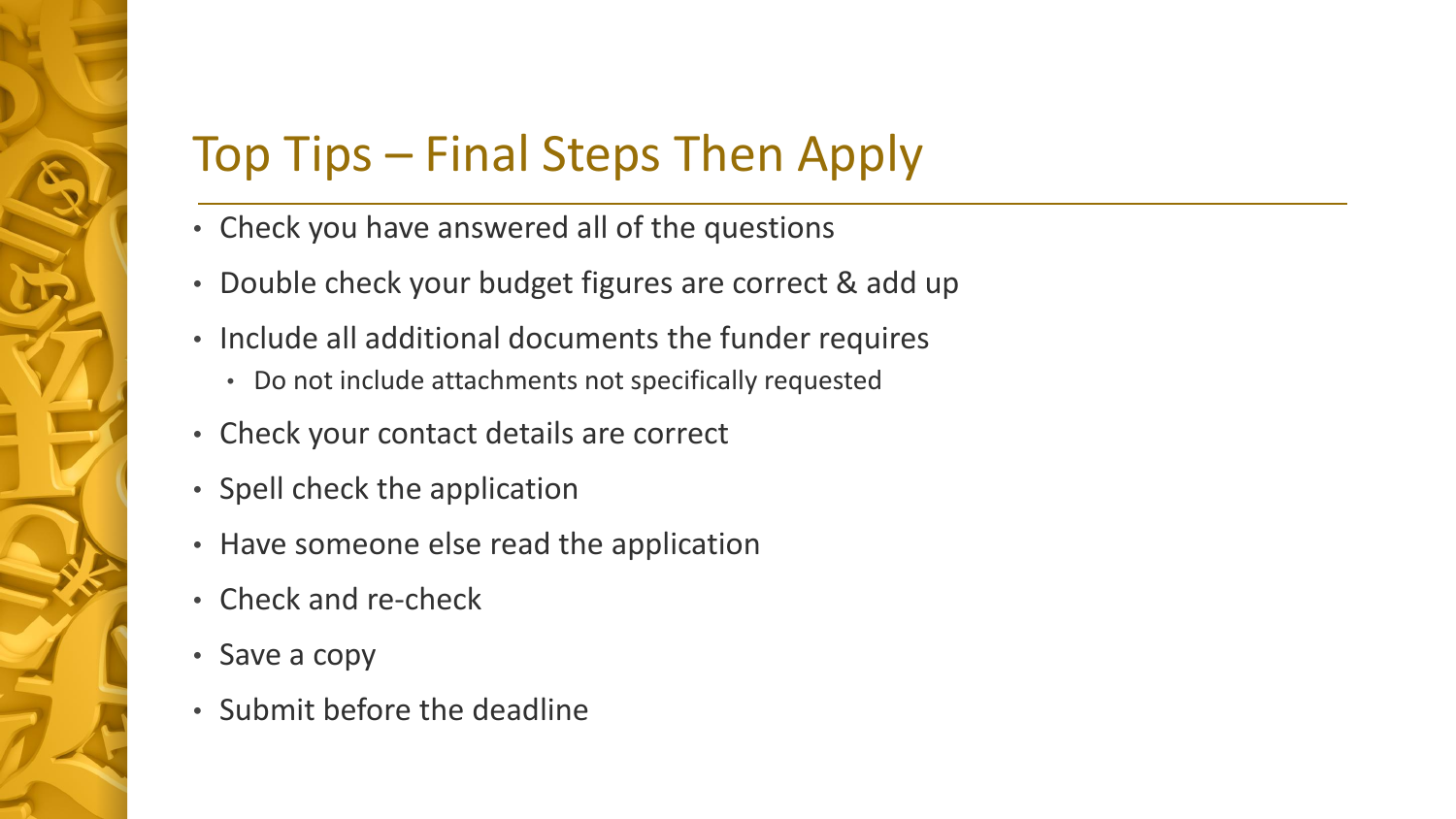#### Top Reasons

- Application is incomplete or contains vital errors
- Fails to meet guidelines or criteria
- Accounts are not signed
- Failure to submit relevant documentation
- Project start date is before decision made date
- The budget doesn't add or is not specific enough
- Submitted after the deadline
- Costs are too high or does not meet financial criteria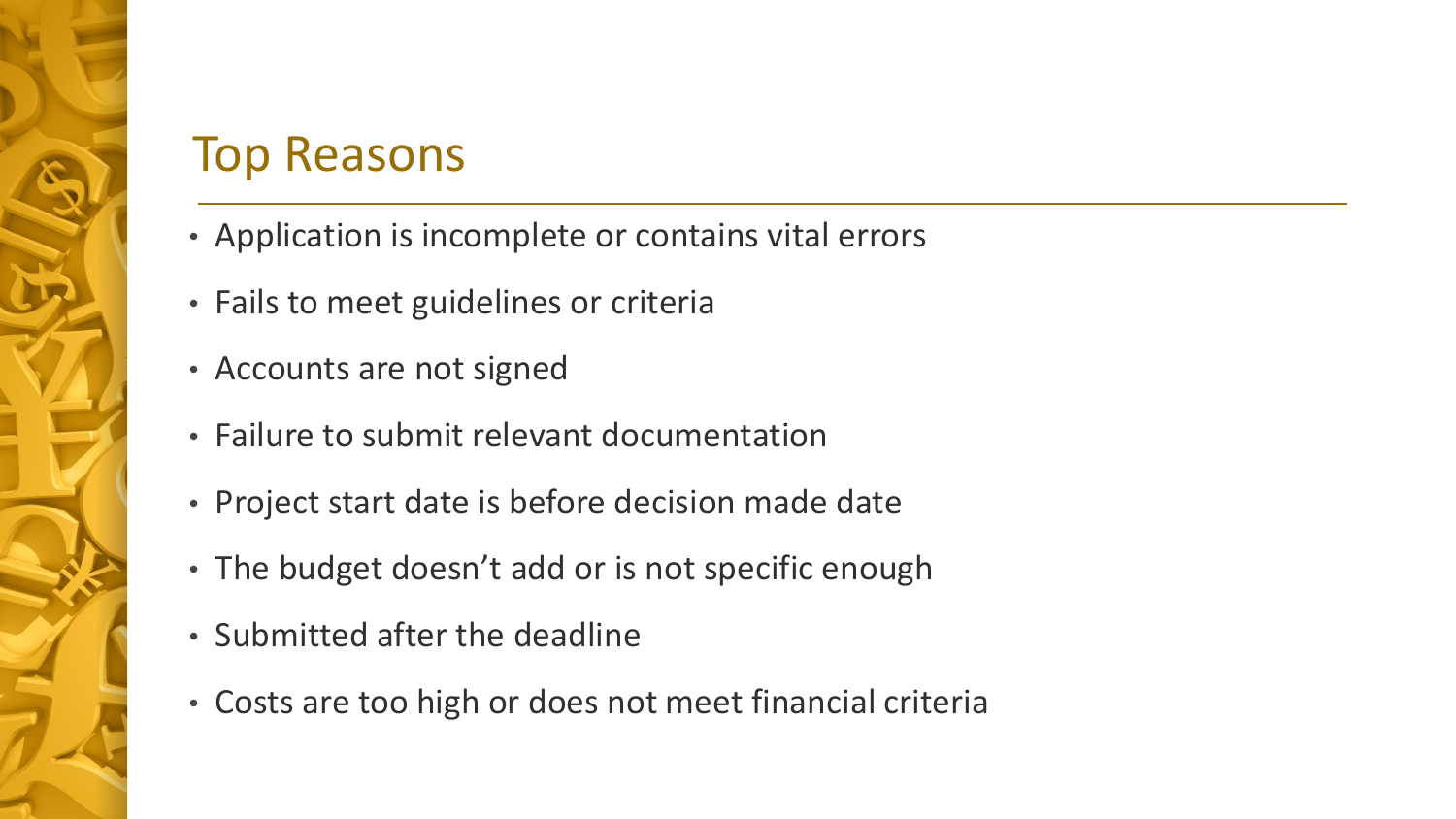# **Successful**

- Check for any specific conditions on grant paperwork & complete within deadlines
- Read the terms and conditions carefully
- Set up your grant monitoring system mark dates in calendar for claims or reports
- Say Thank You directly to the funder, social media, press etc
- Follow the funders guidance on how to acknowledge their support
- Build a relationship with the funder keep them updated
- Be honest if things change
- Check terms and conditions have been met
- Submit final report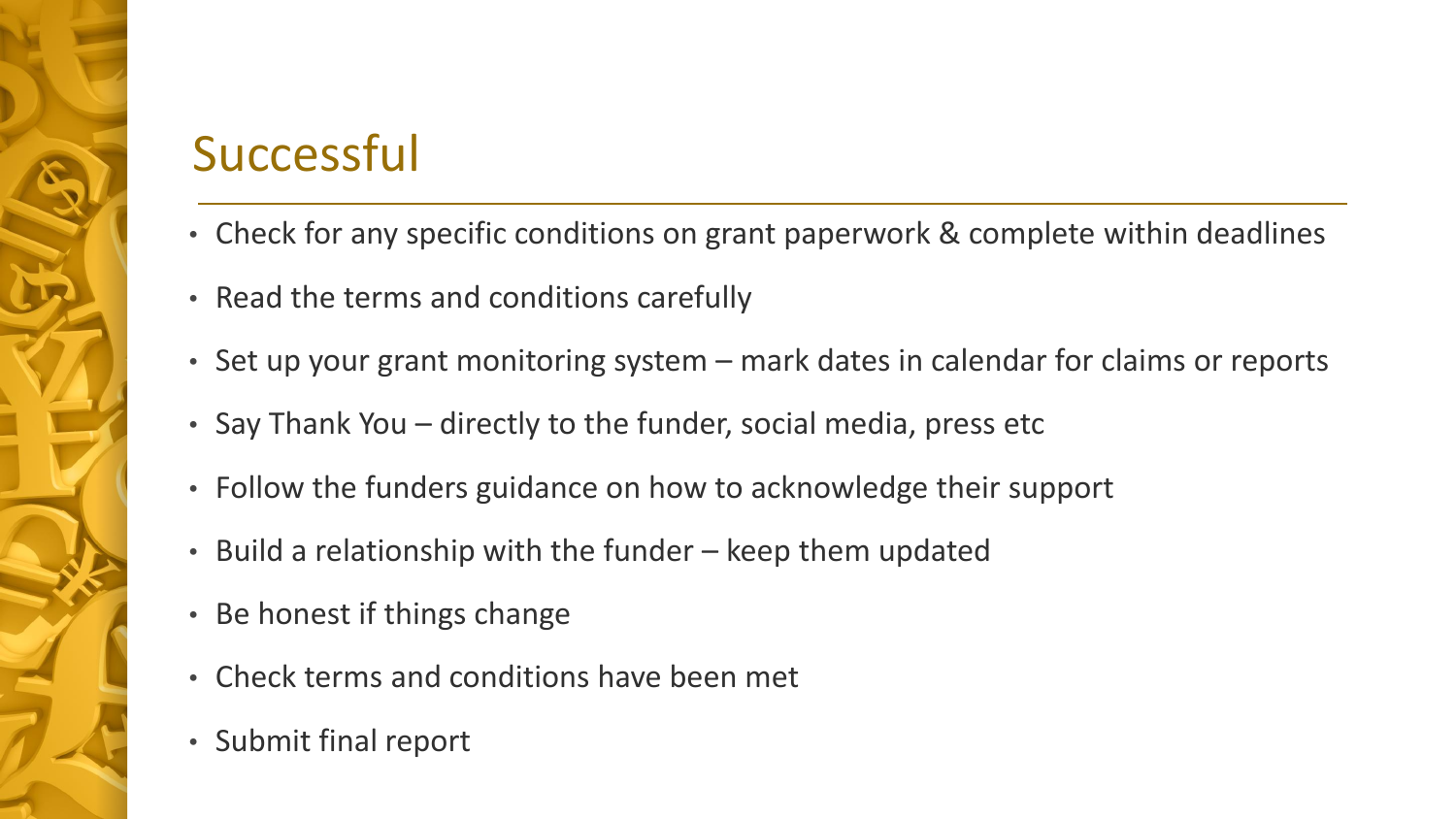# Unsuccessful

- Read the correspondence you receive back
- Look back & review your application against the criteria to understand why you have been unsuccessful
- Ask for further feedback if you can
- Review your application & re-submit
- Find an alternative funder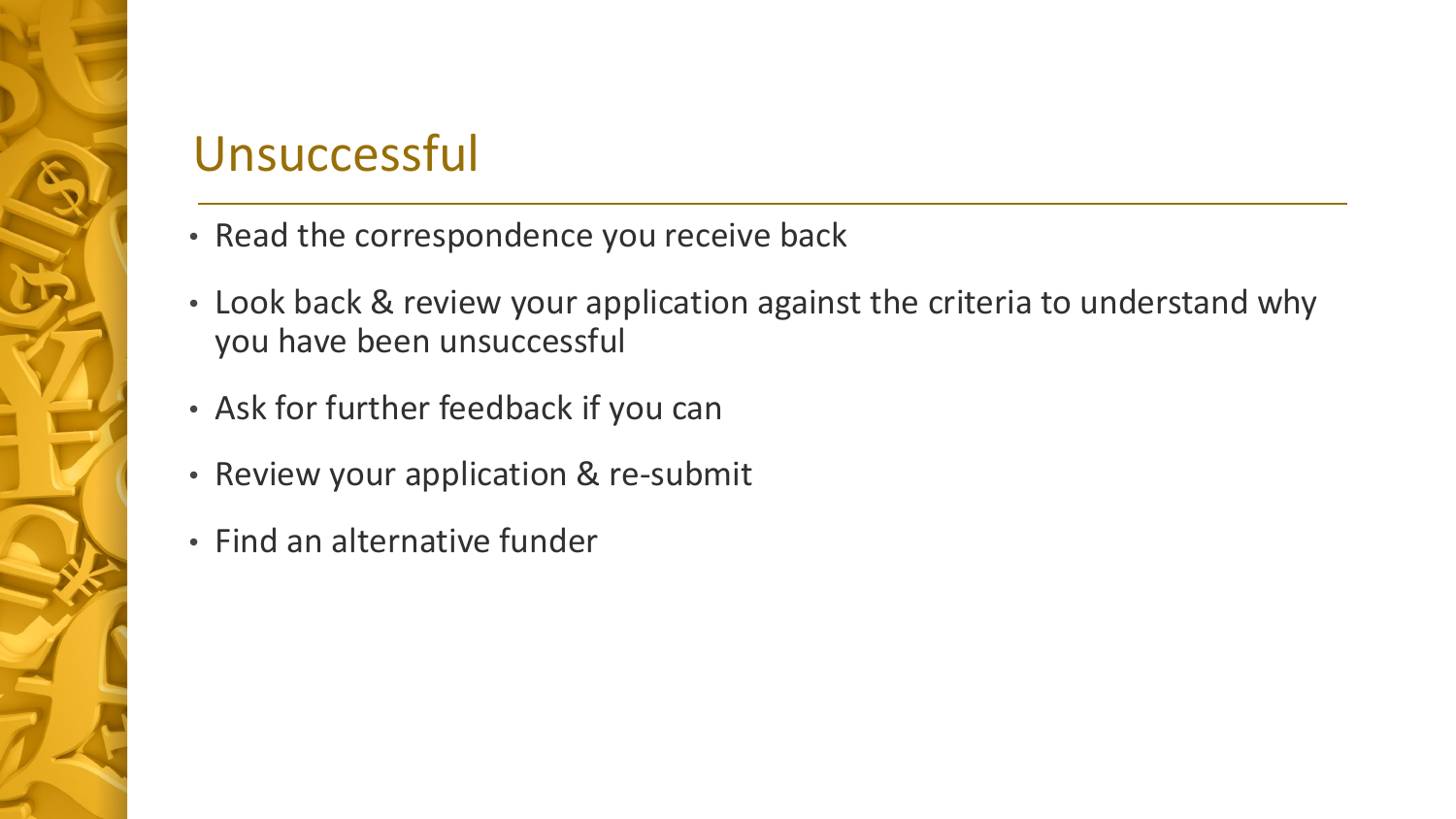# Finding Funds

- funding.scot
- SCP Funding Bulletin sutherlandcommunitypartnership@gmail.com
- HTSI and/or VGS Bulletins
- SCVO Funding page www.scvo.scot/funding
- Highland Council www.highland.gov.uk/directory/17/grants/category/155
- Lotteries; Trusts; Foundations
- Scottish Government
- Foundation Scotland https://www.foundationscotland.org.uk/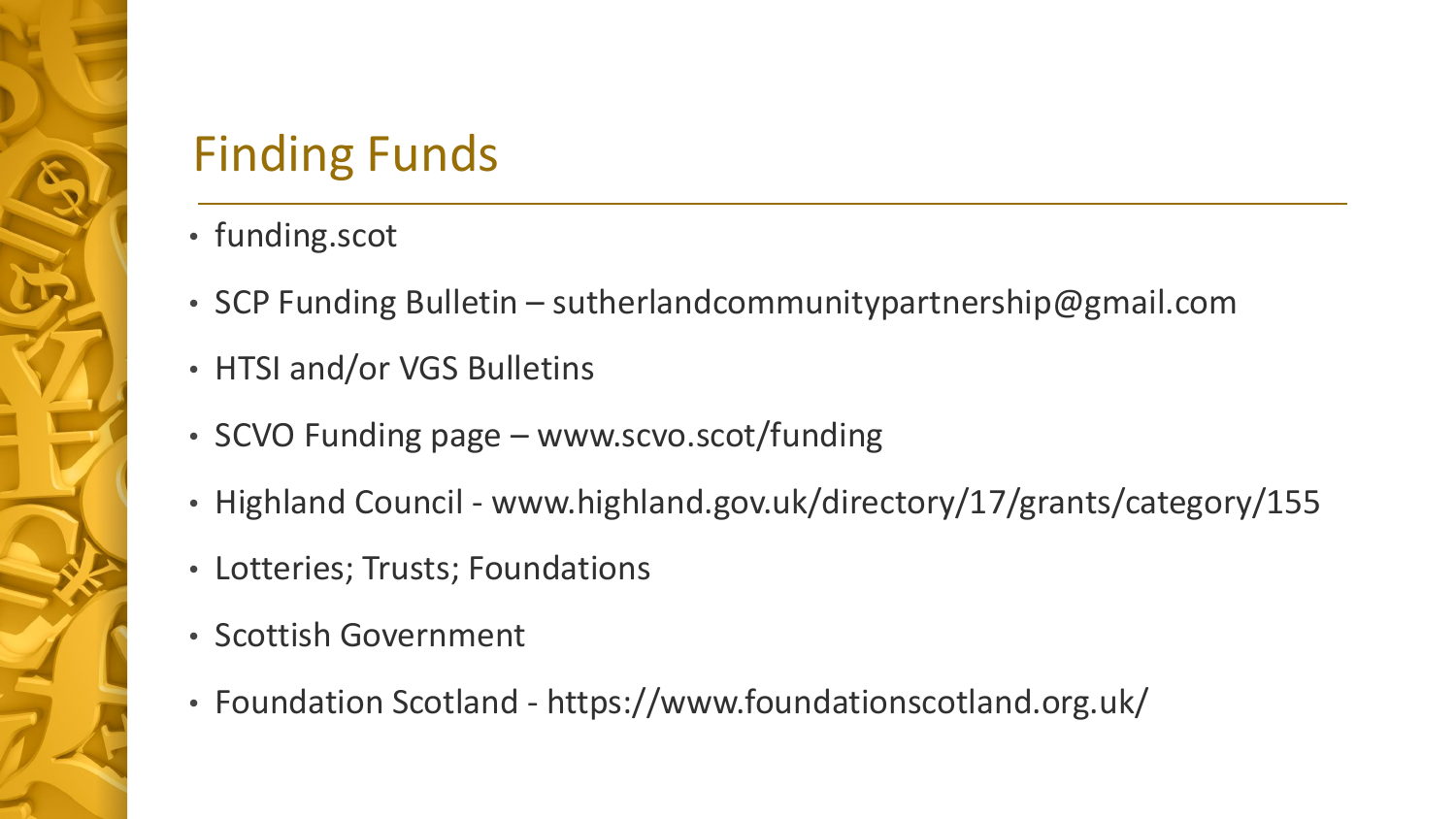#### Jargon

- **Beneficiaries** people who will benefit from your project or activity
- **Capital costs**  items or equipment you need to buy, build or repair
- **Revenue costs**  things you need to pay for that are not physical objects or buildings salary, expenses, venue hire, publicity etc
- **Evaluation** what you do to consider how your project or activity is going
- **Monitoring** methods you will use to find out how your project is going
- **Evidence** facts & proof to back up your claims of need
- **Indicators**  things you will measure to find out whether you are achieving outcomes & outputs
- **Match funding**  funding from more than one source for the same project or activity
- **Outcomes** the benefits that happen as a result of your project or activity
- **Outputs** what you actually do to achieve your outcomes